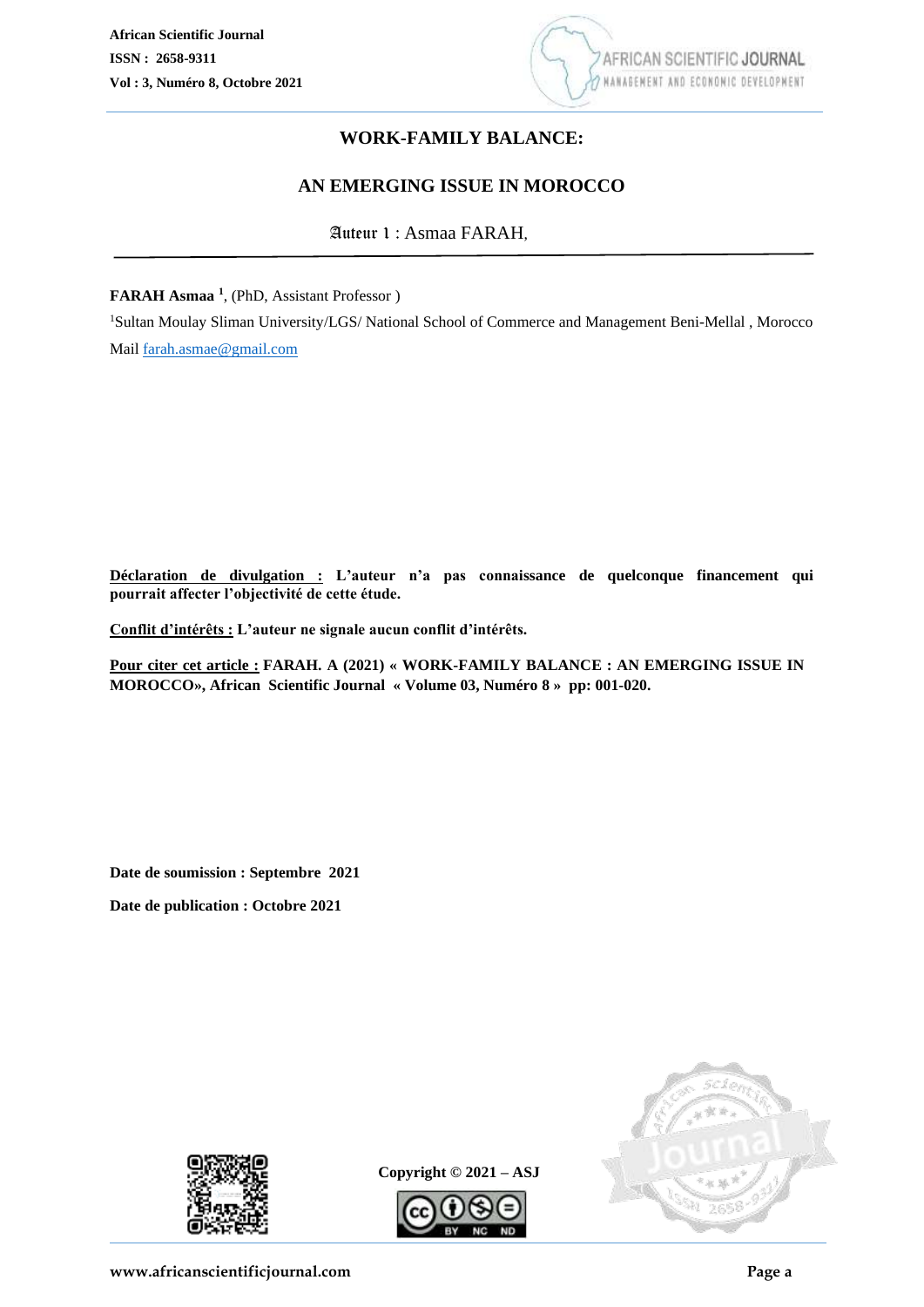

#### **Abstract :**

The interest in work-life interface is due to several sociodemographic changes in the world : feminization of work, increase in homogamy, struggle for gender equality. During last years, generational expectations confirm this interest. The Generation Y employees ask for more than linear and hierarchical progression within the organization, they want to have a lifestyle allowing them to balance their existence between work, family,leisure …Work seems to be less central to their lives ! (Jean M. Twenge ,2013)

In Morocco, many of those changes took place in last decades. In this context we tought that it is important to underestand the place of work-family interface in Morroco. Our study has the aim to understand the societal changes which impact the work-life interface and to explore if companies take this issue in consideration. By this paper we are exploring the situation of the work-family interface through an analysis of the organizational and societal changes.

Since the aim of this study is comprhensive, an inductive and interpretative approach is appropriate (Yin 2003). The study was based in a qualitative design and interpretitive approcah (Sandberg, 2005) through semi-structured interviews with experts : human ressources directors, HR consultant, sociologists and psychologists. This paper gives a descreiptive overview about the societal level and organisational level .

The results shows that many changes affects the work-family interface which is rather conflictual in Morocco specially for women. The companies has some practices which are informal in the majority.

**Keywords: Work-family balance,Family Friendly Practices, HR Practices, HRM, Morocco JEL Classification: M12 Personnel Management, Executives. Executive Compensation**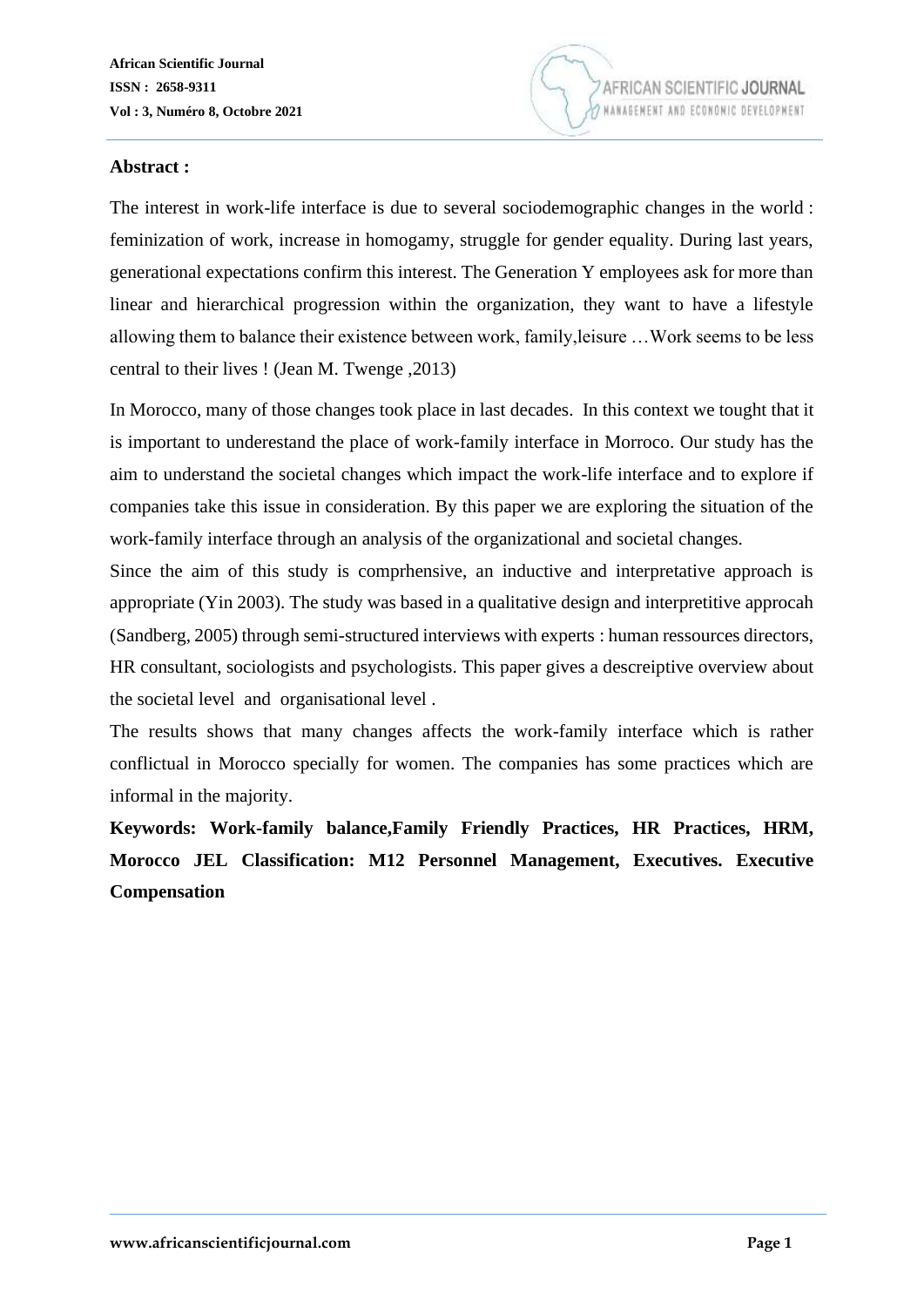

#### **1.Introduction :**

Work-family balance is a social construct. French, Canadian and American researchers working on this issue have tried to provide contextualized answers to this question (some of these researchers include, Tremblay in Canada, Fusulier in Belgium, Ollier Malaterre in France...). Our aim is to investigate the issue in the Moroccan context. The objective of this paper is to answer two main questions : *What are the social changes that can impact the nature of the work family interface? And do companies take this issue into account by implenting familyfriendly practices?* 

The rise in interest in this issue is due to several socio-demographic changes that have taken place in the world : feminization of work, increase in homogamy, struggle for gender equality, etc.

Morocco has not remained impervious to these changes.The emancipation of women and their struggle for equality is now a daily debate. Women are thus faced with new responsibilities that require time and energy that they previously devoted only to their traditional role as housewives. Faced with such a situation, the couple's management has also changed. Years before, the roles were shared : the woman managing the home and the man taking care of the household's financial needs. Today, both women and men are employees and caretakers of the home.

In large countries, companies have introduced ''Family Friendly" measures due to the awareness of these changes and the importance of work and family balance.

The interest of working on the articulation between professional and family life in different from the fact that this issue gets problematical increasingly in societies in general and in companies (for HRDs and HRMs and also for the employees concerned) more particularly.

Since the aim of this study is comprhensive, an inductive and interpretative approach is appropriate (Yin 2003). The study was based in a qualitative design and interpretitive approcah (Sandberg, 2005) through semi-structured interviews with experts : human ressources directors, HR consultant, sociologists and psychologists. This paper gives a descreiptive overview about the societal level and organisational level .

From this point, it is essential to understand the changes that society has undergone which impacted the organizational context in giving rise to this issue.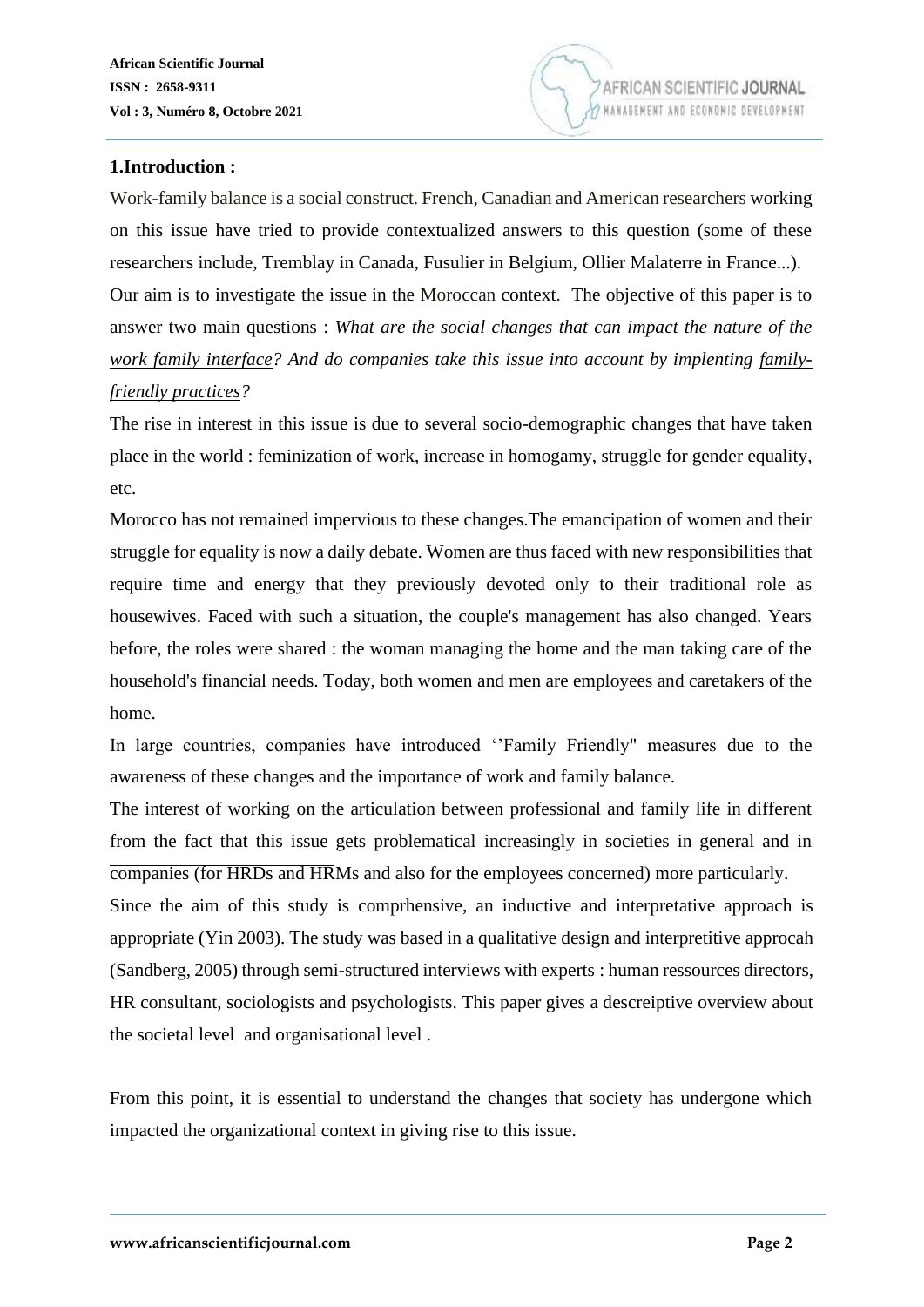#### **2- Theorthical Concepts**

The work of sociologist R. Sainsaulieu (1997) on identity in workplace showed that investment in business and career was not everyone's objective. Rather, multiple personal projects coexisted. He further points out that the analysis of the professional and personal projects of workers has become essential. The social system of relationships between these two aspects is at the heart of the company's development, and that the management of HR must take into account the complexity of human resources.

It appears then, that companies would benefit from taking into consideration how individuals manage the constraints and opportunities related to their marital and family situation rather than suffering the consequences (Challiol Jean-Blanc 2006).

A large number of concepts are used to explain the relationships between these two areas of life : compromise, compensation, segmentation, facilitation, work-family conflict, enrichment or work-family integration.

#### **2-1 The Facets Of The Work-Family Interaction**

Work-family interaction has two main aspects that we will present bellows:

## **2-1-1 Work-Family Conflict**

The most apparent face of work-family interaction is conflict. The researches on conflict are based on the theory of scarcity of resources : individuals have limited resources (time and energy) that needs to be shared between these two (work and family) spheres. Thus, each resource deployed in one sphere cannot be deployed in the other.

This concept of work-family conflict was defined by Higgins and Duxbury (1992) as "*a form of conflicting roles in the individual, arising when the demands of work and the demands of family are mutually incompatible".*

Family-work conflict can also be defined as a kind of interrole conflict in which family and work responsibilities are not compatible (Greenhaus, Beutell, 1985). These authors highlight three forms of conflict :

• Time-based conflict, which refers to the time spent on activities pertaining to a particular role. Time conflict arises when time spent in one role makes it difficult to invest in another role.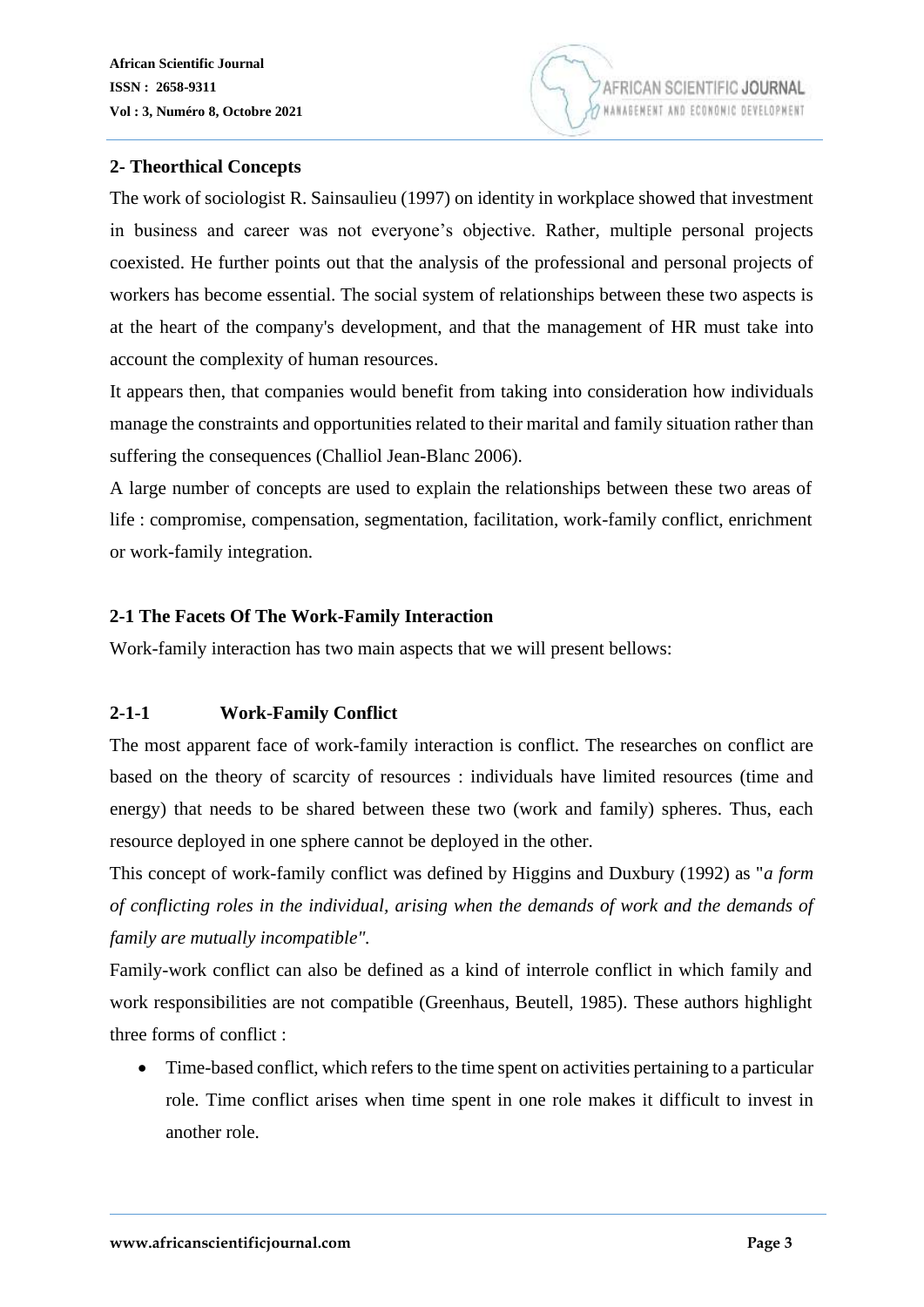- The strain-based conflict explains that the pressure felt in one role influences the way demands are met in another role.
- Behaviour-based conflict aims to identify potentially conflicting behaviours (Normand and Tremblay, 2005).

# **2-1-2 Work-family Enrichment**

The theoretical approach to work family enrichment is in line with the current of positive psychology, described as the psychology of happiness and well-being, developed by *Csikszentmihalyi*.

Greenhaus & Powell (2006) define work-family enrichement as "the extent to which experiences in one role improve the quality of life in another role". For *Carlson et al* (2006), work-family enrichement is a construct representing how work and family benefit from each other.

While the work on enrichment remains recent, Kirchmeyer (1992) is one of the first authors to have developed and empirically used the concept of resource enrichment based on the theory of resource expansion, as opposed to the theory of scarcity.

He was interested in the relationship between the implications in both the work and non-work spheres.

In this sense, Gannon and Nothern (1971) explain that the family bond can support the individual and create useful energy to achieve performance in other roles. For these authors, there is no limit to the energy and effort of individuals.

## **2.2 Family Friendly Practices**

Practices to balance family and work have flourished in the United States under the names of "family friendly practices" or "work-life" programs.

De Bry and Ollier-Malaterre (2006) define family friendly practices as organizational practices, ranging from formal policies to informal arrangements. They enable employees to fulfil their roles and pursue their interests in life as global people, involved in work and life.

Ollier Malaterre (2005) divided this practices to five different categories :

1- Acting on work : measures to make work organisation more flexible, and to reduce the pressure that work puts on people's lives outside work ;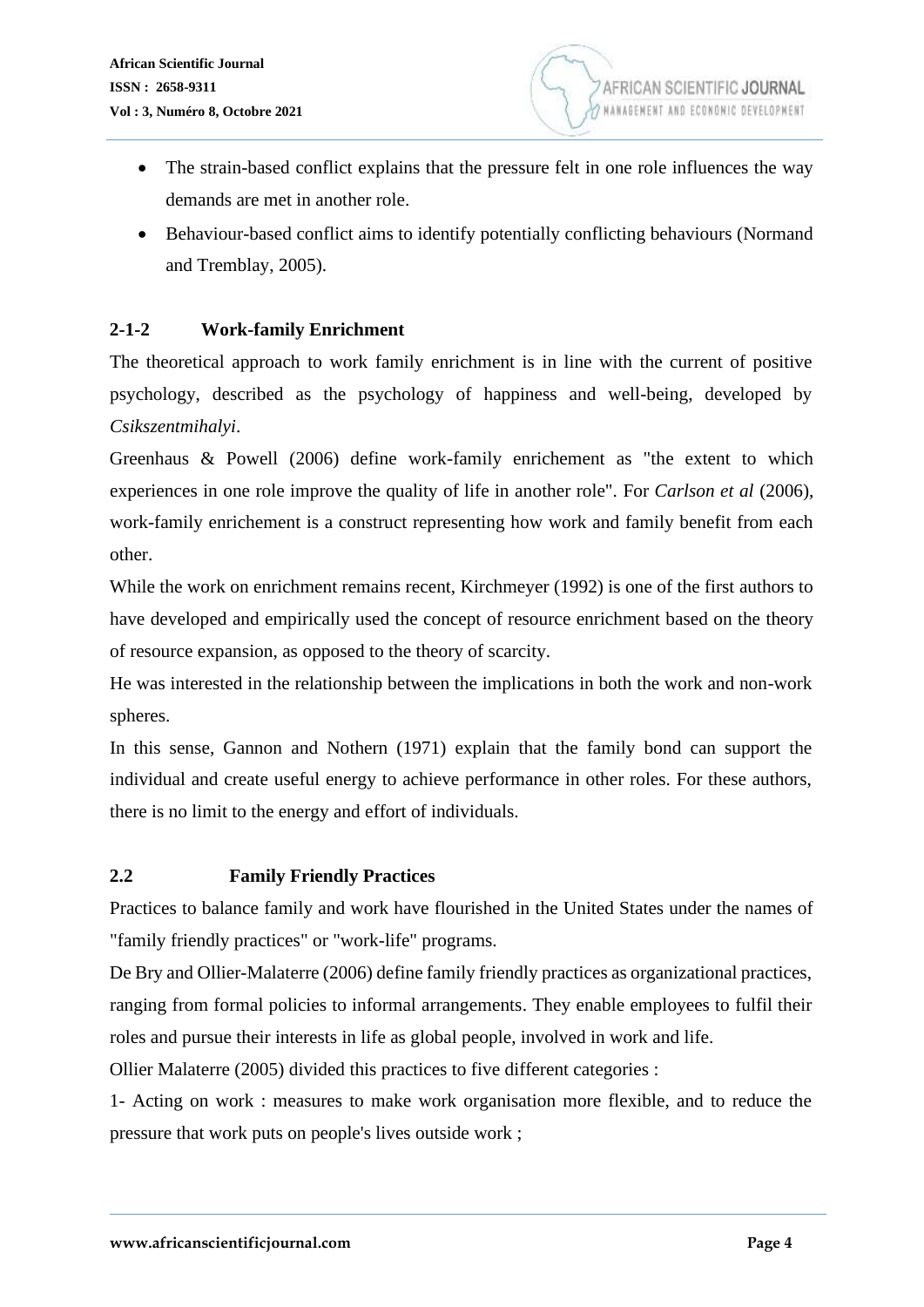2-Supporting employees : measures to provide employees with information and training useful for their lives outside of work ;

3- Make everyday life easier : measures to find all kinds of services and activities on the company's site (nurseries, clinics, sports halls, shops, etc.)

4- Creating a sense of community: implementing measures to create belonging and valuing what employees do outside the workplace;

5- Complement compensation: financial or in-kind benefits.

In the same sens, Chrétien and Létourneau (2006) have identified the needed practices of working parents according to a systemic approach. A model was established making it possible to understand the interactions between different components of the employee's environment: the sphere of work, the family sphere, the sphere of the community and the governmental sphere. Presented below is a table summarizing the practices that we can establish to help the employee articulate between these two lives.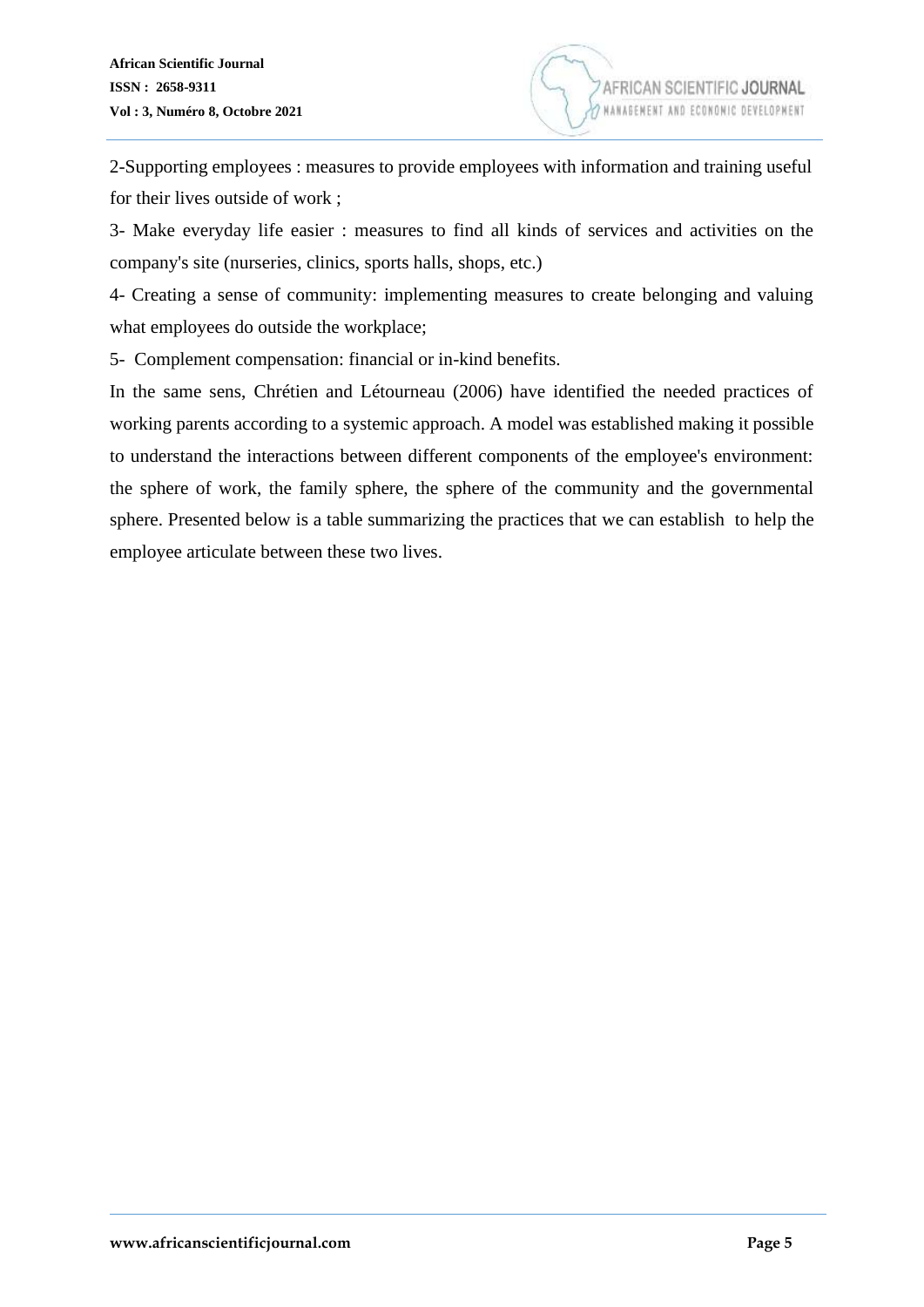| Table 1: Work-family coordination actions to be implemented by all spheres |  |  |  |  |  |  |  |
|----------------------------------------------------------------------------|--|--|--|--|--|--|--|
|----------------------------------------------------------------------------|--|--|--|--|--|--|--|

| <b>SPHERE</b>    | PRACTICES OR ACTIONS TO BE IMPLEMENTED                          |  |  |  |  |
|------------------|-----------------------------------------------------------------|--|--|--|--|
|                  |                                                                 |  |  |  |  |
| Work             | - Assistance for family members                                 |  |  |  |  |
|                  | - Vacations and benefits                                        |  |  |  |  |
|                  | - Planning of working time                                      |  |  |  |  |
|                  | - Career management                                             |  |  |  |  |
|                  |                                                                 |  |  |  |  |
| <b>Family</b>    | - Increased presence of the spouse with the children and        |  |  |  |  |
|                  | their participation to ensure a more egalitarian division of    |  |  |  |  |
|                  | household tasks.                                                |  |  |  |  |
|                  | - The ex-spouses acknowledging their parental obligations       |  |  |  |  |
|                  | with children and participating more actively in taking care of |  |  |  |  |
|                  | them                                                            |  |  |  |  |
|                  | -Children's ability to develop a greater autonomy               |  |  |  |  |
|                  | - Adolescents and youth taking charge and acting more           |  |  |  |  |
|                  | responsibly                                                     |  |  |  |  |
|                  | - Decrease in life detail requirements of elders for whom the   |  |  |  |  |
|                  | employee is responsible                                         |  |  |  |  |
|                  | - Living close to extended family members                       |  |  |  |  |
| <b>Community</b> | - Setting up daycare services                                   |  |  |  |  |
|                  | - Have school committees and help outside of school             |  |  |  |  |
|                  | - Health care and social services                               |  |  |  |  |
|                  | - Improvement of transport services for teenagers and seniors   |  |  |  |  |
|                  | - Increase the visibility of community organizations            |  |  |  |  |
|                  | - Extending the opening hours of some companies such as         |  |  |  |  |
|                  | banks,                                                          |  |  |  |  |
|                  | - Access to services such as catering, housekeeping, etc.       |  |  |  |  |
| Government       | Increase government commitment<br>$\overline{\phantom{a}}$      |  |  |  |  |
|                  | Financial assistance measures directly targeted at families     |  |  |  |  |
|                  |                                                                 |  |  |  |  |

*Source : Adapted from Chrétien and Létourneau, (2006)*

Many studies shows that the problem of work-life balance (WLB) is a "social transaction" that varies according to societies (Fusulier and Marquis, 2008). It depends on the characteristics and attitudes of companies and organizations, hence it appears differently according to personal situations.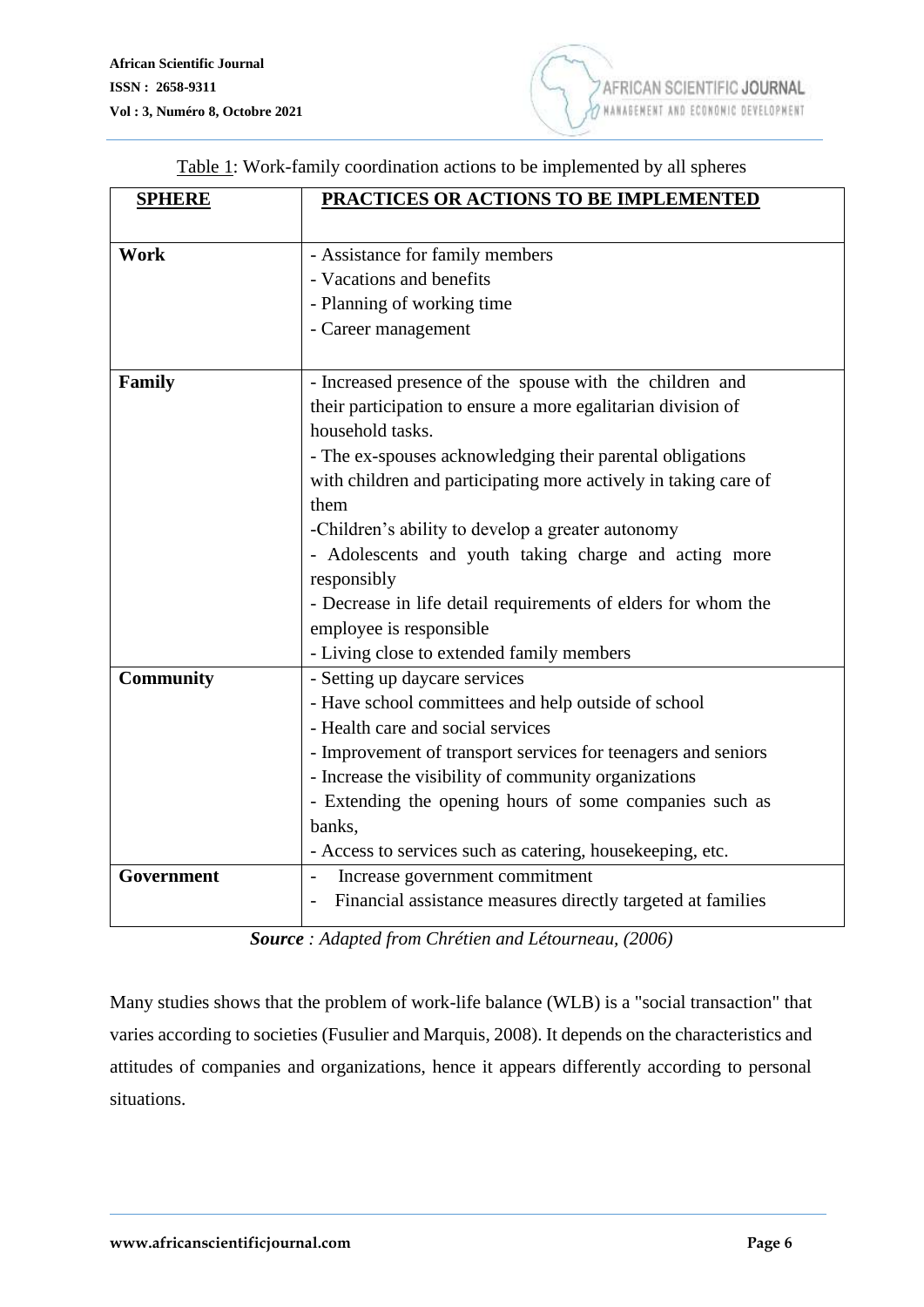

To ansewer this question it's important to highlight the systemic approch of this issue, The reserach of two main authors shows that the work family interface is an interraction between many systems

The Ecological model bellow was created by Williams and al (2009) draws on Voydanoff"s 2007 adaption of Bronfenbrenners 1979 ecological systems model

Figure 1: An ecological systems model of work, family and community



Source: Williams et al, 2009

We will follow this model to understand the moroccan context by trying to understand different level ( society, family and work).

After this outline the methodology used in conducting this study will be presented below.

## **3- Methodology** :

Before expaling our methodlogy it's important to explain our epistemology position. We can define epistemology as the theory of knowledge and deals with how knowledge is gathered and from which sources. Our position is the interprtivism.

For an interpretivist, there is multiple and relative (Hudson and Ozanne, 1988). The knowledge acquired in this discipline is socially constructed rather than objectively determined (Carson et al., 2001).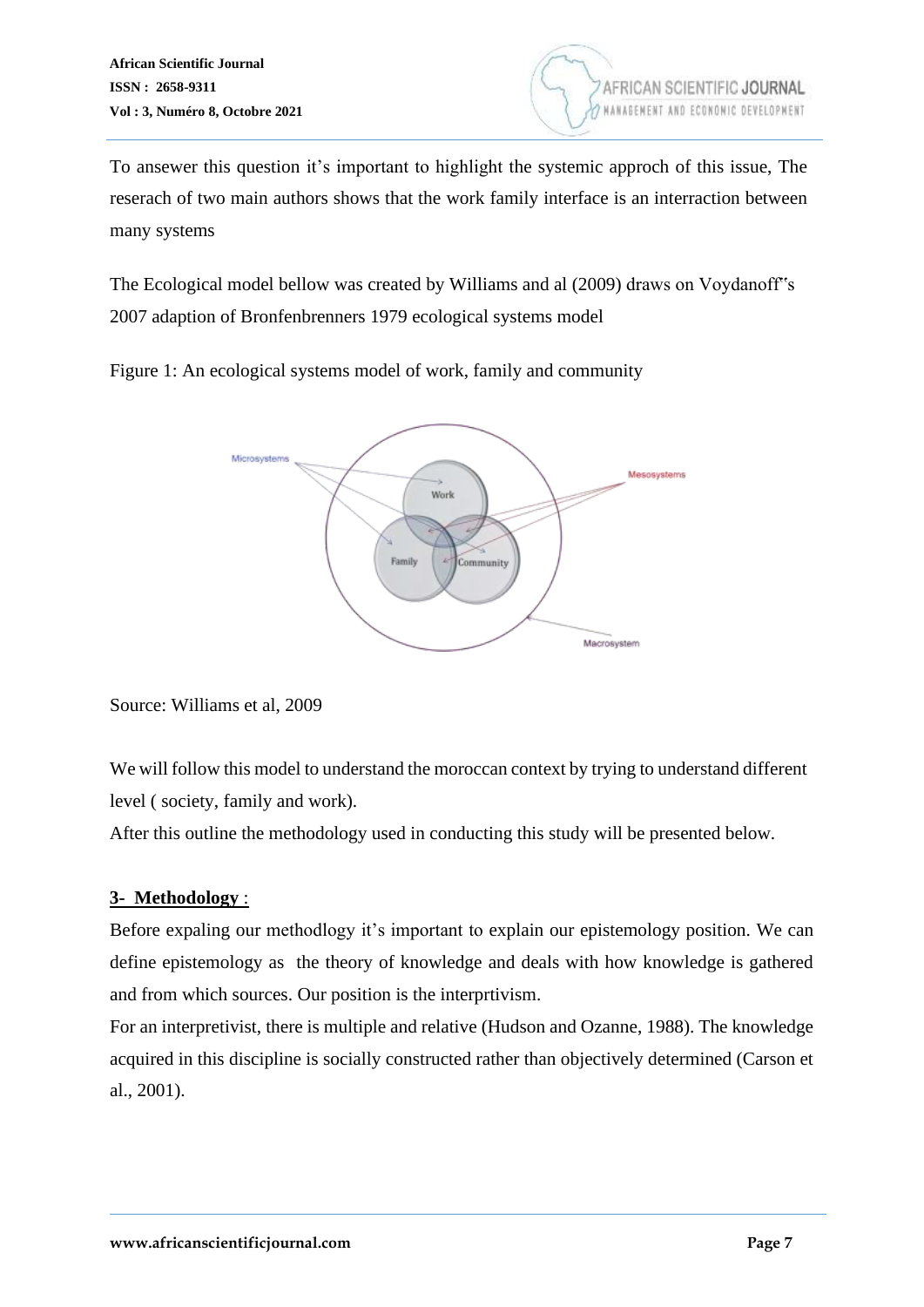We adopted a qualitative mathodology to do our emprical research. The nature of the subject requires a strong understanding of the nature of the research subject, which interacts with other disciplinary fields such as sociology and psychology.

A methodology based on the path of exploration seemed to be the most appropriate for conducting our research insofar as it allows us to deepen previous research on our theme by going back and forth between theoretical foundations and our empirical results.

To conduct our emperical study, we had to go through two phases ; A documentary analysis phase and an empirical phase based on the semi-directive interview.

The purpose being, to highlight those aspects of the phenomenon that the researcher cannot think of spontaneously, and to complete the lines of work suggested by its readings (Blanchet, 1994). Interviewing is indeed one of the preferred tools for qualitative research (Denzin and Lincolin, 1998) that can be used with other approaches such as observation and literature review.

The interviews we conducted were then subjected to a thematic discourse analysis that allowed us to structure the analysis of the results.

These interviews were enriched and supplemented by secondary data collection based on a literature review of studies related to our theme.

After developing our interview guide, we administered it to the following experts : Two sociologists, two psychologists, ten HRDs and HR consultants.

The choice of experts stems from the objectives of our exploratory study, which are: first, to study the changes that work and family have undergone . Second, to understand the interaction that takes place between them today. Indeed, the main axes of our interview guide are: Family situation, Developments in the couple's relationship in Morocco, Consideration of the issue by the company.

#### **4- Results:**

Our study of the Moroccan context aims to explore issues related to the work-life balance: specificities of the Moroccan family, nature of conjugal relations and state of interaction between work and family. As explained before we will present our results by trying to present them in many level : macrosystem, mesosystem and microsystem.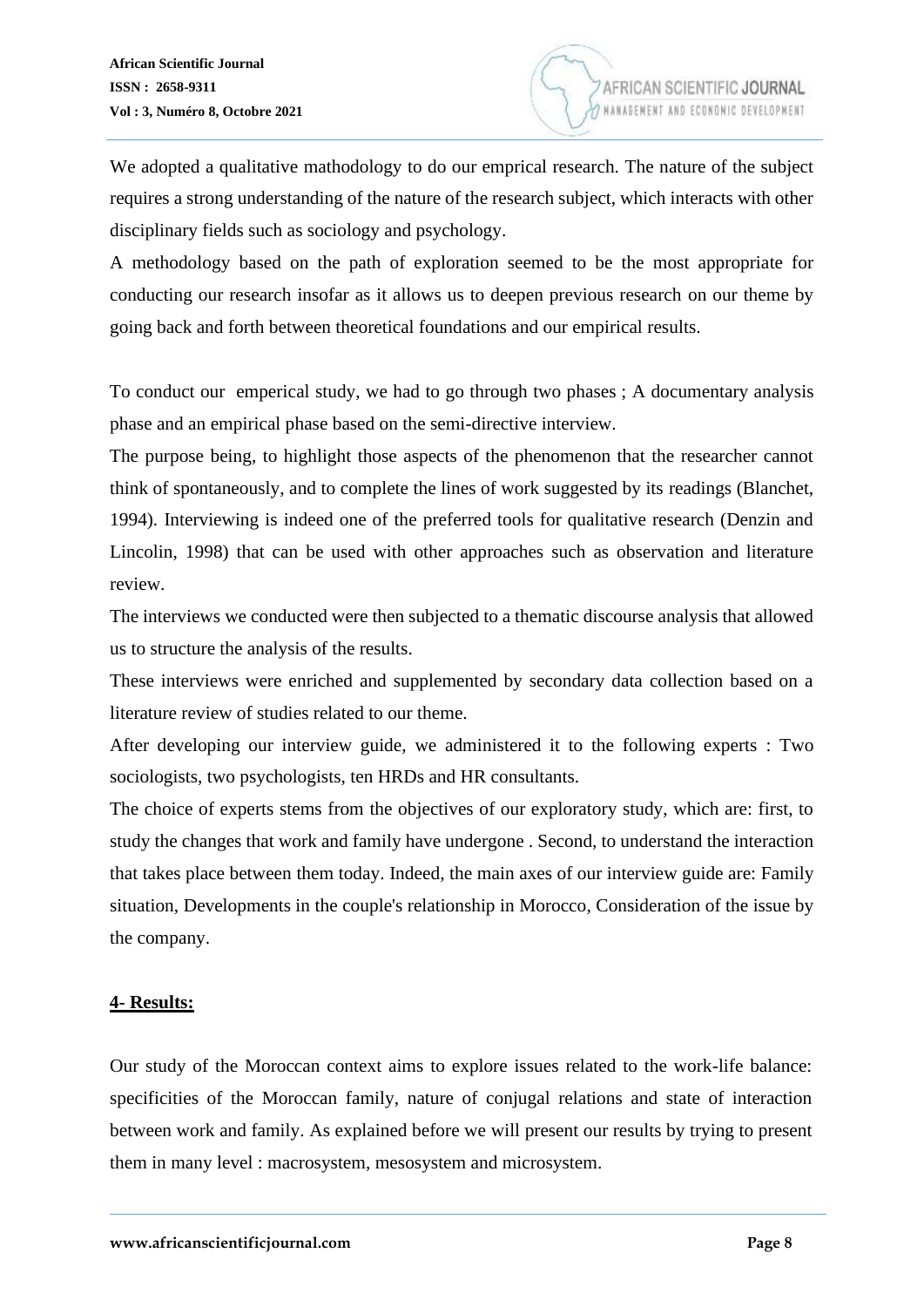

#### **4-1 The emergence of Work-Life Conflict Issue In Morocco**

We will start this section with an overview of the main changes that Moroccan society has experienced and that are related to our research.

Morocco is socially and culturally diverse. There are two main kinds of discourse who coexist : the first one is traditional and conservative and the second is modernist and progressive. The dimensions of individualism and collectivism defined by Hofstede (1987) applied poorly to most Moroccans. Being situated between individualism and collectivism in the sense of Hofstede (1987), the Moroccan is overwhelmed by his family interests. The family comes first.. In this context, Allali (2013) considers that in Morocco it is a dimension he calls "familism". The unit of the Moroccan social organization is the family.

The Moroccan society is built on clear role assignments for men and women based on a patriarchal vision. Therfore, in last decades this situation start changing due to the feminization of work.

## 4-1-1 **Major Changes in Macrosystem Level :**

Morocco has experienced many changes over the past decades. In 2004, the Family Code established the equality and co - responsibility between spouses. This position was confirmed by the Moroccan Constitution in Article 19 . This article established equality between man and woman. More recently, in 2016 , Morocco launched strategy for parity in the public sector. However, "women do not evolve in a satifying way, and even decline in some areas" according

to the Economic, Social and Environmental Council (CESE). The women's activity rate decreased from 27,1% in 2011 to 22,2% in 2018 and around 19% in 2020.

The most important is that the country has made considerable progress in the feminization of work and the fight for equality. Women are now working in various positions and sectors.

## 4-1-2 **Changes In Community Level**

Feminization of work in the 70's creates a reorganization of space with the advent of women's salaried work. As a consequence, the public space versus private space dichotomy started to appear.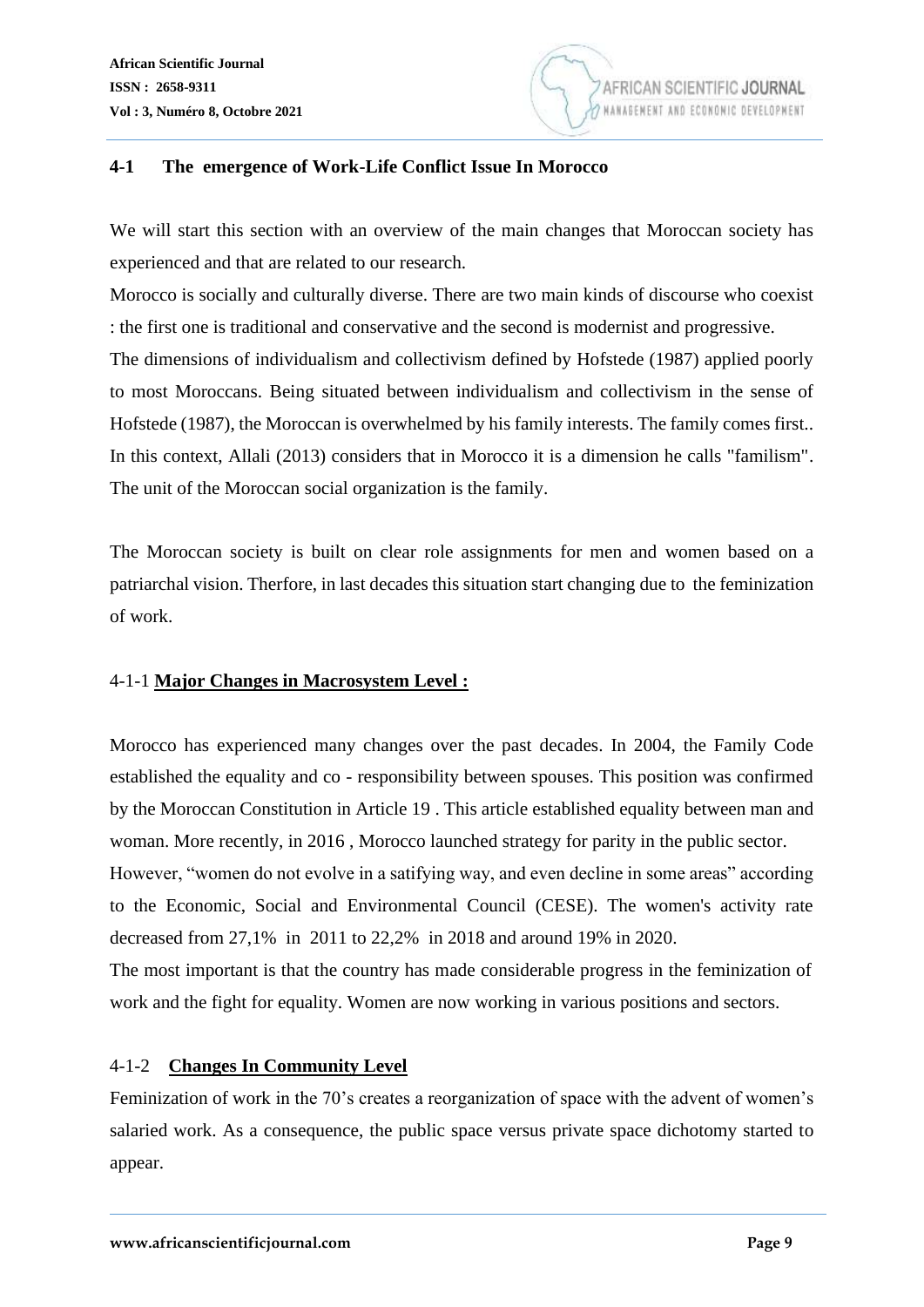

This new situation which is the new role played by women has had an impact on the family and particularly on the relationship between couples. New social representations of women in society emerged beacause « *basically, women's education is aimed at producing good housekeepers and child rearers, not money-earners* » Sociologist 2.

All this create a complex duality of structures and cultural practices. A Psychologist said « *our society becomes schizophrenic* » !

Our experts states that Moroccan society is characterized by a complex duality of structures, and cultural practices. Today, the Moroccan navigates between modernity and tradition. *"The Moroccan society has changed a lot. We are experiencing a whole new challenge to patriarchal society,*" explains the first psychologist.

The new family code- introduced in 2004 - had a major impact on marital relationships by encouraging them to be based on equality, consent, global exchange, consultation, and reciprocity of feelings. One of the objectives of this new code is to replace the obedience model with that of consultation by placing the family "under the joint responsibility of both spouses" and not just the husband.

In such a context where women are responsible for their families and their work, the challenges of balancing family and work become major and the objectives pursued are complex.

## 4-1-3 **Family System : The Past And The Present**

Since independence, women have gained access to education. This has opened many windows of opportuniy to labour market. From then, they start having the opportunity to experience work life and gain independence. The usual custom has been challenged, creating disruptions in the gender relationship.

This situation is of course quite new. The sociologist insists that *"men are educated by women who have anchored the idea of the inferiority of the girl: the sister should serve her brother and father, the opposite hardly happens* ».

These same men growing up expect to find the same behaviour from their wives in the family structure. However, they are confronted with a change in the behaviour of women who no longer want to keep the role expected by the society.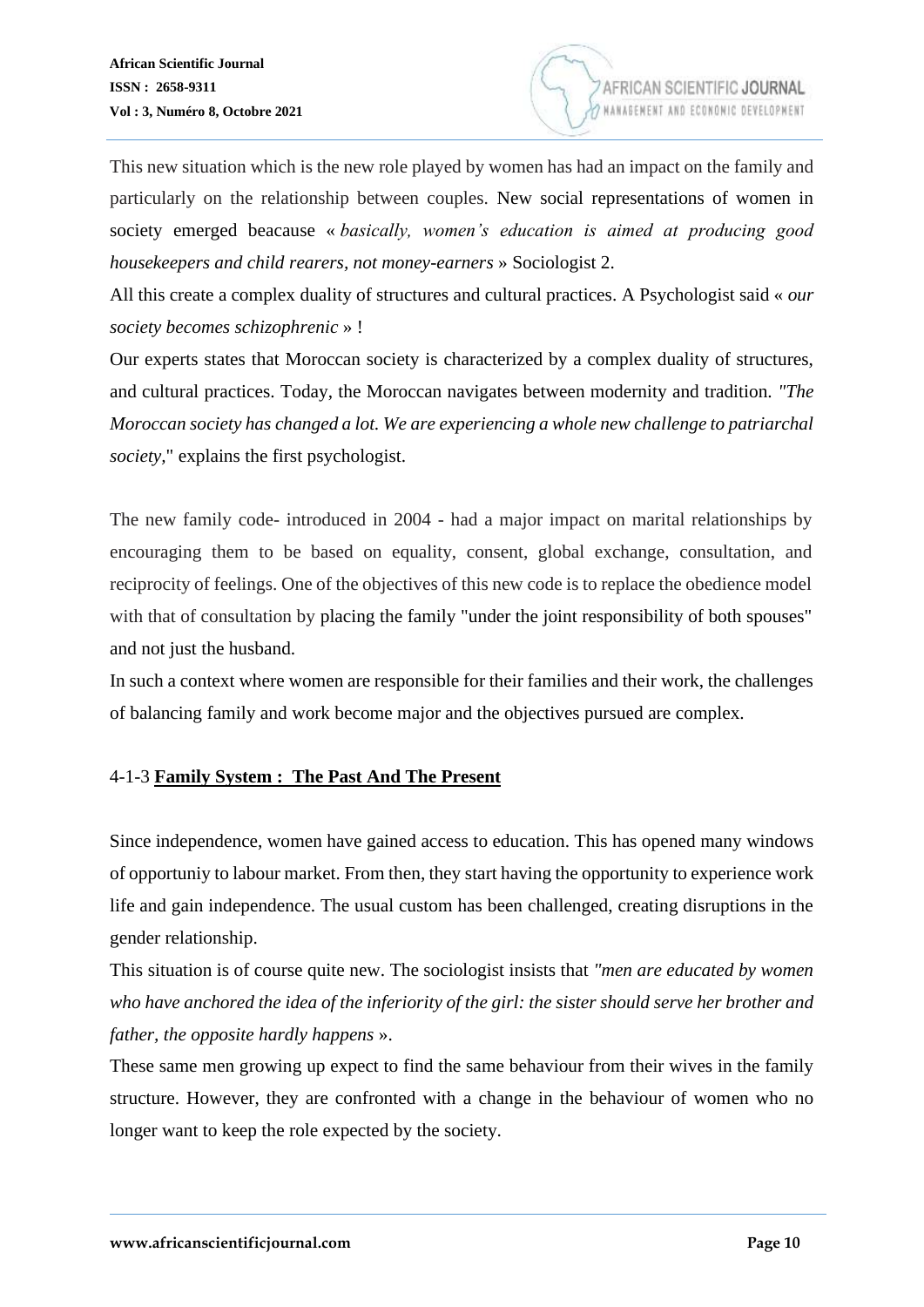**AFRICAN SCIEN** 

The relationship where men have absolute power over women in society is called into question. "*Women are in a fight : where they are trying to create a status and men are trying to keep their place* " explains Sociologist 1.

Bourquia (2010) explained that the bianry relation of obedience and traditional authority is being conquered by dialogue.

With the same vision, the second sociologist explains that "*there is almost a destruction of the traditional model which was characterized by the absolute authority of the father and by the distribution of roles between the two sexes: the man works and accesses the public space, the woman must give birth to the children and remain in private space. This duality of roles has broken down since women left to ''the world of home'' and began to earn an income and participate in the family's economies. »*

■ *Marital Relationship* 

In the actual context, one of our experts consider that *" there is a common denominator for all couples: the relationship within the couple is in general conflictual. The man is trying to keep the privileges and the woman is trying to break them! Thus, at a time when women dream of mutual respect, freedom and equality, men kept a patriarchal expectation.* "-Sociologist 1.

For our experts, the demands of man have evolved but without changing in depth. He always keeps the same perception of power sharing.

The traditional image of the submissive mother is being replaced by an image of an educated, more modern woman (while retaining some fundamental traditional values). This takes time and raises the issue of equality within the matrimonial structure (sharing responsibilities and tasks) and in society more generally .

The emergence of new rules in parallel with a traditional model has resulted in three models of conjugal relationships, according to the experts:

1-**The traditional model** : the man who provides money and the woman in charge of household affairs,

2-**The ''rather egalitarian'' transitional model**: the sharing of rights and responsibilities but not those related to the household and precisely household tasks

3- **The modernist model:** a total sharing: household tasks, childcare, expenses...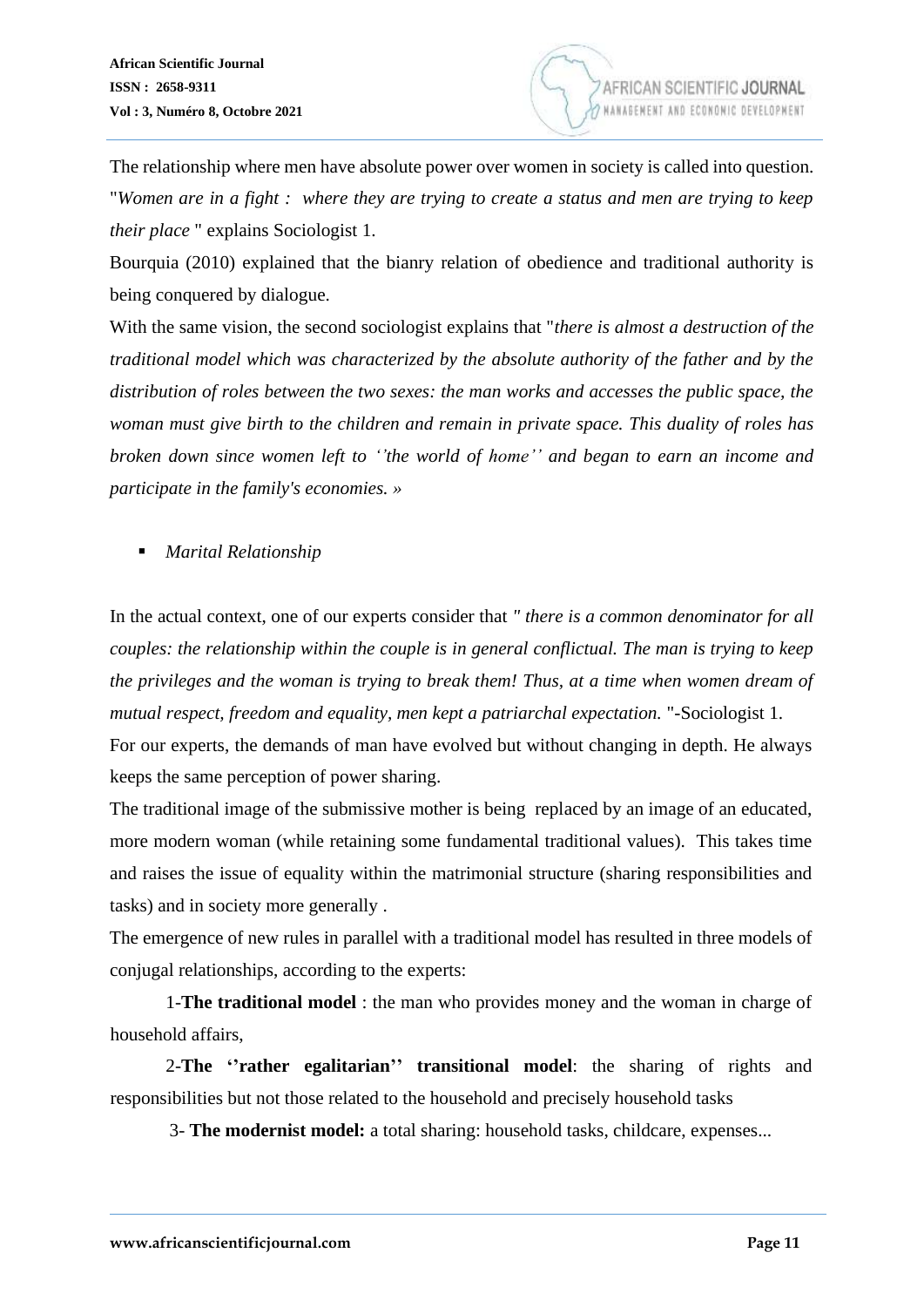

While the distribution of responsibilities and financial burdens is increasingly present within couples, the distribution of domestic tasks does not yet exist in a balanced way. According to the latest HCP survey, an average of 95% of Moroccan women contribute to domestic activities, spending 5 hours a day on them<sup>2</sup>.

However, we cannot generalize. The second sociologist explains that we can find some couples who share household affairs equally.

#### **4-1-4 Work-family : Place in the Moroccan's lifes**

There is a close relationship between family and work at the economic, social and legal levels. This relationship has changed over time. Before, the family took up much more space and time in the individual life. Today ,work takes over the family both in terms of time and energy.

This explains why today there is a rise in stress among Moroccans. "*The concept of stress has appeared in social vocabulary. Thus showing the degree of impact that work has on individuals. This is due to the fact that individuals no longer reserve space for themselves" says the second sociologist. He also points out, "A long time ago, work occupied a lesser place in the construction of the individual's identity*"

It was in the urban area where it began to occupy more and more time. Today in large cities, professional life occupies more time than private life. One of the variables that influences this relationship is the nature of the work. Each job has its own requirements, which requires a different degree of commitment.

The arrival of a child makes the situation more complex. It reduces the time that couples have for themselves because they are divided between: work, family responsibility and the education of children.

In such a context, it is important to see to what extent the issue of articulation is taken into account by companies.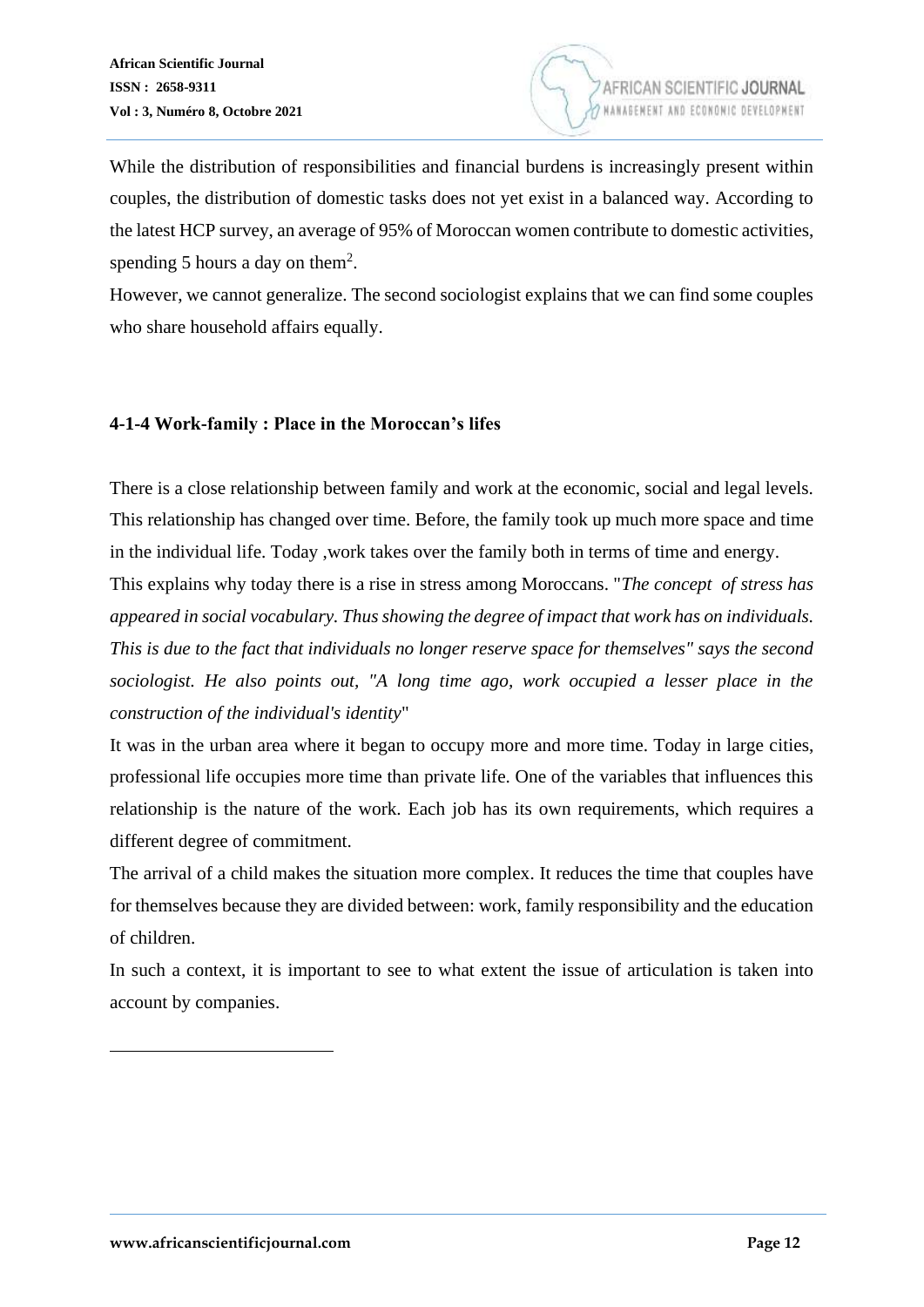

#### **4-2 The Work-Family Balance (WFB) Within The Company**

#### 4-2-1 WFB: A Concern For Moroccan companies?

Addressing the issue of work-family balance with Moroccan HRDs was not an easy task. Those who agreed to meet us were intrigued by the nature of our research .

When we asked about the implementation of this issue in HR policy, the answers obtained were divided into two categories : Most of the interviewees answered with a firm "no" while the other half answered with an obvious "yes".

The HRD of company 5 explains that there should be a separation between the two spheres: « *With the company we normally have a provider-customer relationship. The company does not have to take on the individual concerns of everyone. It is up to us to put a barrier between private and professional life. »*

Thus HRD 6 told us: « *our sector of activity is going through a period of crisis today, it would be a lie to tell you that we are now thinking about the private lives of our employees! In more prosperous times this was better taken into account''*.

The work-family balance is not a priority today, but it is an emerging issue that will probably be more important in the future given the social and economic changes that the country is undergoing.

Taking into account the management of non-work depends partially on the HR department and its sensitivity to this issue. The organizational characteristics has also an influence : the size of the company and its financial resources, the company's culture, etc. For example, membership of a multinational company with an HR policy that includes the issue of work-life balance could encourage the Moroccan subsidiary to implement family-friendly practices.

## **4-2-2 Existence of Family-Fiendly Practices:**

Family friendly practices are organizational practices, ranging from formal policies to informal arrangements, that enable employees to fulfil their roles and pursue their interests in life as global people, involved in the spheres of work and non-work. De Bry and Ollier-Malaterre (2006) by this definition have made it clear that some practices are informal.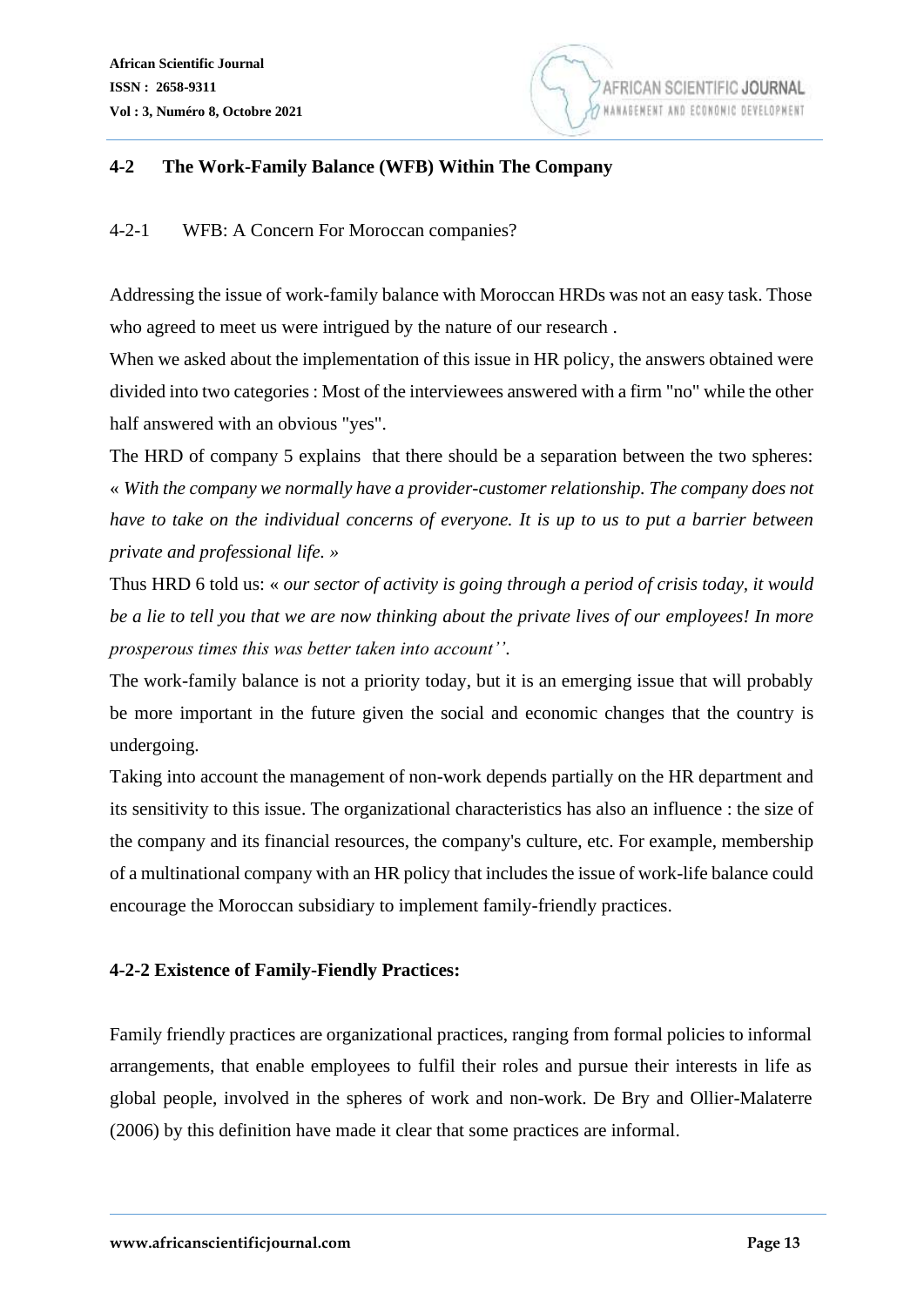

Taking this into account, we asked our interlocutors to talk about the two categories: formal and informal practices. Not surprisingly, we obtained that the majority of actions are informal. The HR consultant 1 explains: "*In the majority of Moroccan companies there is a pure and strict application of the legislation. When we want to do social actions for the benefit of our employees, we do not include them in the internal regulations or in a collective agreement. They are not formalized so that the company has no obligation ».*

Work-family balance practices (informal ones) do exist in some companies and we divide them into two main categories: family and work supports.

## 1- **Family support :**

- Family leave (longer than the current regulations)
- Financial assistance and benefits
- Childcare (nursery) $3$

## 2- **Work support :**

Support from the supervisor

Individualised management of the problems that women working in the company may encounter, especially after maternity leave or those with young children

- Work organization
- Flexible hours

A good planificatioon of working hours was cited as a practice that could potentially help employees to reconcile work and family, but which, would be difficult to implement.

The HRD of company 1 explains that employees' failure to comply with the provisions in place does not encourage a switch to other time modes: "*We have tried to improve the schedules to switch to a continuous one. This was motivated by the fact that our employees generally stay at work during the lunch break. But a continuous schedule is not really a solution because people are not serious. We will always have extended lunch breaks, which will impact the work*."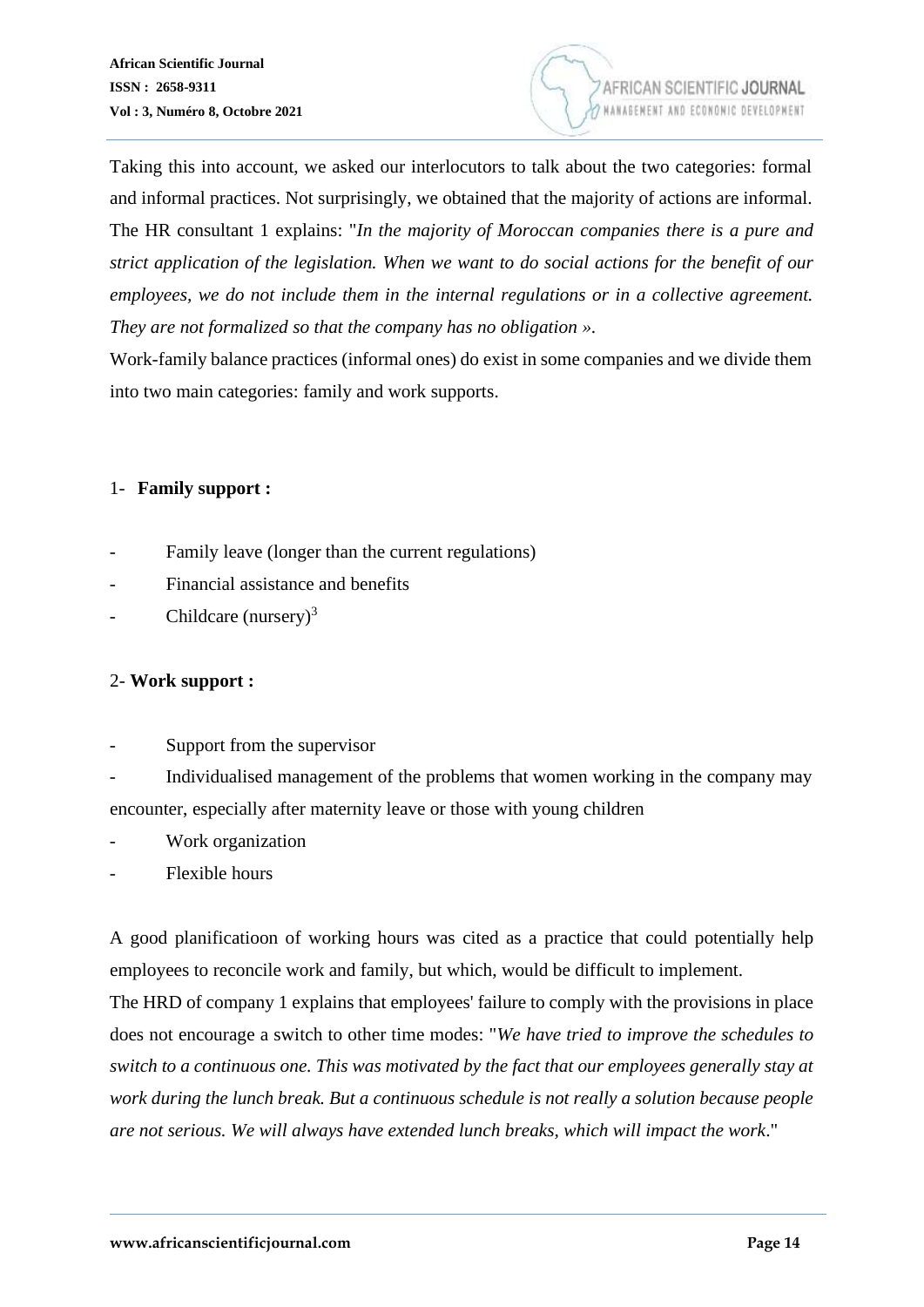For the motivations behind the implementation of this type of practice, two major points emerged : employee retention and the development of the employer's brand image.

By placing the companies interviewed in Kirchemyer's model, it was found that the majority opted for the separation of work and non-work. Those who are sensitive to the importance of integrating non-work management in their human resources management politics have in the past been confronted with internal problems related to this conflict : refusal of mobility, dissemination of confidential information between spouses, resignation following the birth of a child, etc.

Finally, it must be said that the problem of non-work is not yet widespread in Moroccan companies. Those who experimented with certain practices did so informally.

The presence of more dual-career couples could be the reason for taking this issue into account insofar as they are beginning to raise certain problems related primarily to mobility and especially expatriation. Indeed, companies that have implemented certain practices have done in response to a real need.

We still believe that the interest in employee well-being in the context of corporate social responsibility could become a platform for the implementation of work-life balance practices. In this perspective, it is necessary to know beforehand the employees' experiences regarding this issue, their expectations and the practices that would be the most appropriate in the Moroccan context.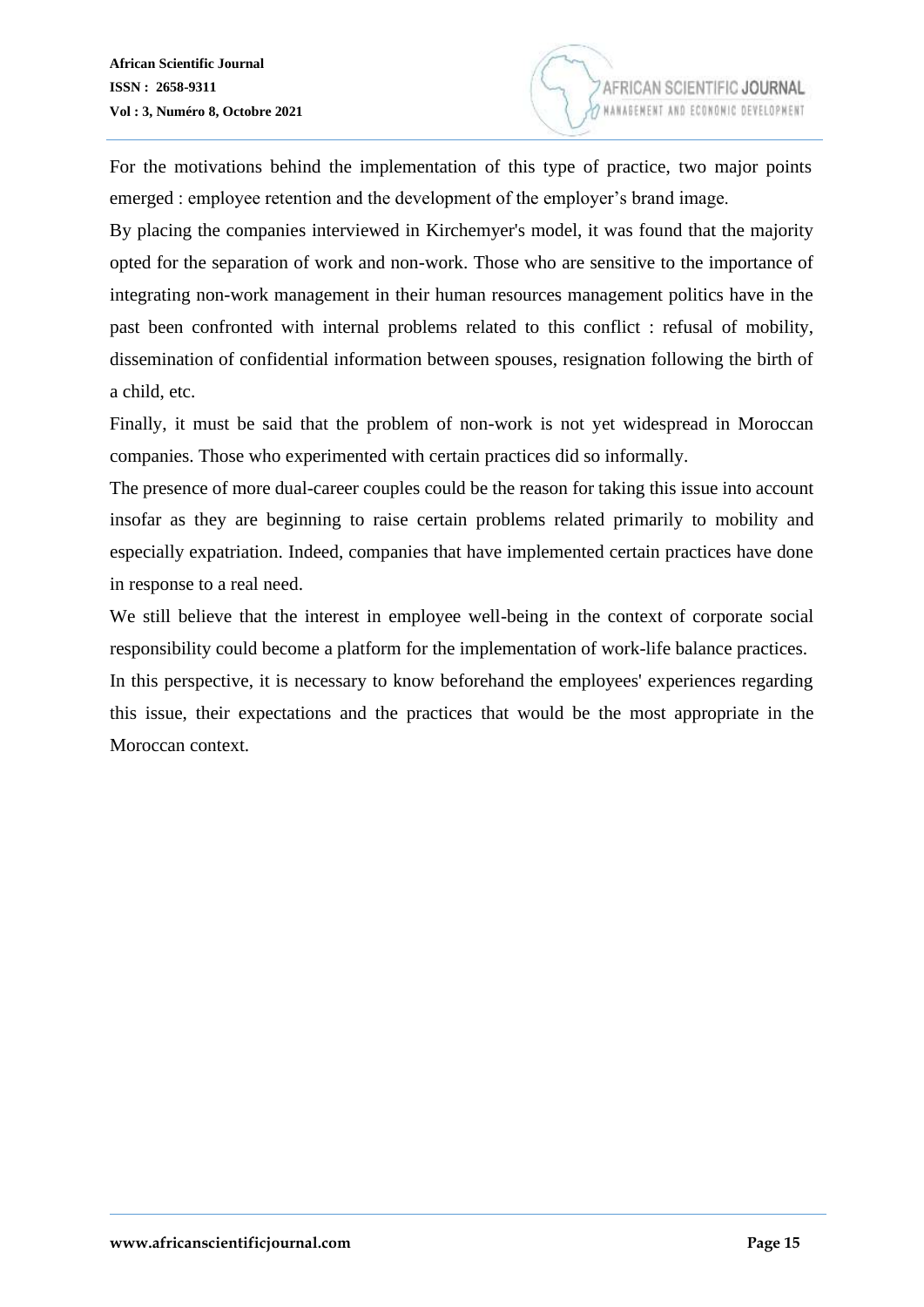

# **5-CONCLUSION**

Women's access to work from the 1970s onwards opened windows of opportunity to labour market. Today, women are present in all sectors but particularly as workers in textiles, agriculture and services.

This situation has given women financial autonomy and power within the family. The woman can now live without being dependent on a man. In the light of these changes, gender relations within the couple have also evolved towards more consent. The principle of obedience to the husband is being replaced by dialogue between the spouses, especially with regards to the education of children.

However, the change has not yet reached the level of task distribution. Despite the fact that the *Moudawana* (Family Code) established the principle of co-responsibility of both spouses, society always puts the weight on women for domestic affairs and on men for the financial aspect. This situation burdens the responsibility of Moroccan employed women. The success of the latter from a societal regard, depends on marriage and home management. To remedy this, women nowadays use domestic help and also family support. However, the lack of public infrastructure still makes the task difficult.

In general, the changes that Morocco is undergoing today leave us with a more conflicting interaction. At the organizational level, we can say that there is an awareness of the importance of this issue and the effect that work-life conflict has on employees. This awareness is not necessarily translated into the implementation of practices that help employees to better fulfil their various roles. Indeed, when we move on to practices, two distinct groups emerge: A first group, where the problem does not arise and where there are no actions taken to help the employee. A second group, where the issue of conflict is one of the problems raised by the HRD. In this second group we could not find formal practices but rather informal practices and sometimes these practices were even individualized and gender based (different treatment between women and men).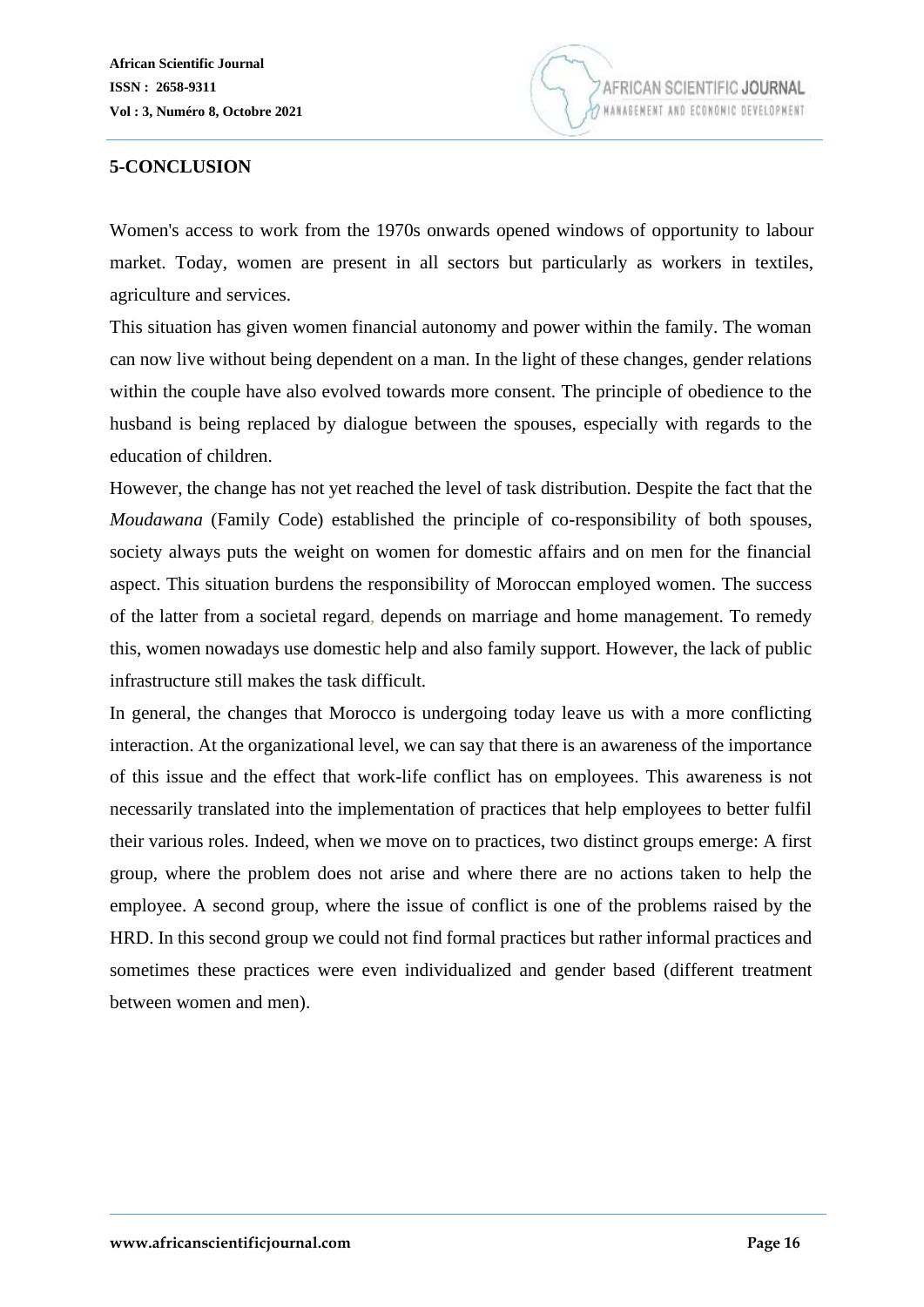

#### **References:**

Allali, B., (2008). Culture et gestion au Maroc : une osmose atypique. dans Eduardo Davel, Jean-Pierre Dupuis et Jean-François Chanlat (dir.), Gestion en contexte interculturel : approches, problématiques, pratiques et plongées, Québec, Presses de l'Université Laval et Télé-université (UQAM).

Benradi M. (2006). Prospective Maroc 2030 : Dynamique sociale et évolution des statuts des femmes au Maroc . Rapport préparé pour le compte du Haut Commissariat au Plan

Bourqia,R., Bencherifa,A., Tozy,M. 2005.Enquête Nationale Menée au Maroc sur les valeurs en 2005. Voir 50 ans de Développement humain. Perspectives 2025, rapport de synthèse de l'Enquête nationale sur les valeurs.

Bronfenbrenner, U. (1979). The Ecology of Human Development: Experiments by Nature and Design. Cambridge, MA: Harvard University Press.

Carlson, D.S., Kacmar, K.M., Wayne, J.H., Grzywacz, J.G., (2005). *Measuring the positive side of the work-family interface: Development and validation of a wok-family enrichment scales*. Journal of Vocational Behavior, Vol. 68, 2006, p. 131-164 Carson, D., Gilmore, A., Perry, C., Gronhaug, K. (2001). Qualitative Marketing Research. London: Sage.

Chrétien, L. et Létourneau, I. (2006) . *Du poids des contraintes au partage concerté des ressources : Quelques témoignages des acteurs centraux de la conciliation travail-famille*. PISTES, Vol 8 N° 2.Octobre 2006

de Bry.F, Ollier-Malaterre.A.(2006). *L'intégration du hors-travail dans la gestion des ressources humaines : entre paternalisme et empowerment*. XVIIe Congrès de l'AGRH. Le travail au cœur de la GRH, Novembre 2006, Reims, France. hal-00744238

Dumas, M. (2006) .*Conflit et enrichissement travail et famille et implication : Une étude des relations entre ces construits*. 17éme Congrès de l'AGRH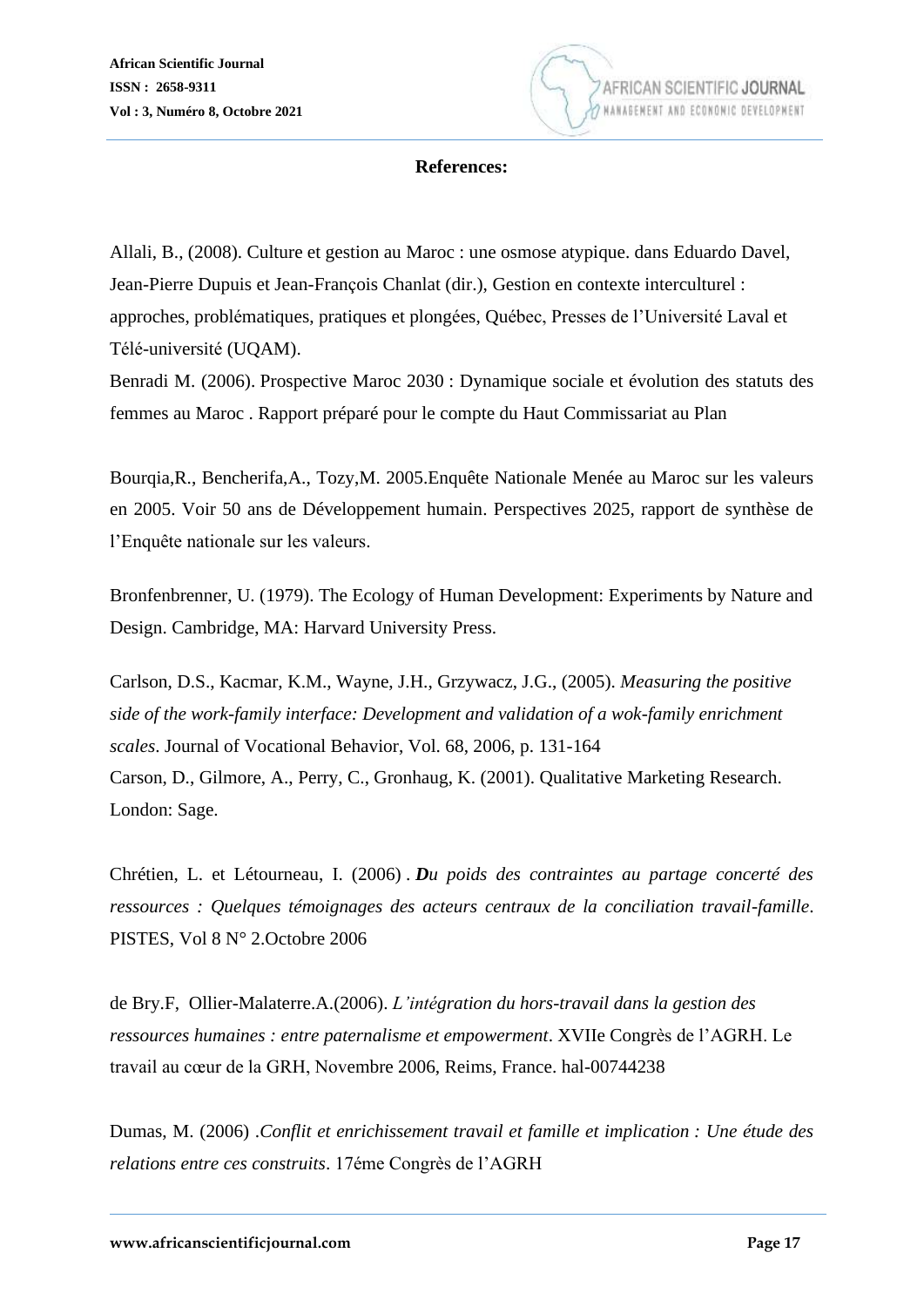

El Harras, M. (2006).Les mutations de la famille au Maroc. Rapport sur 50 ans de développement humain au Maroc et perspectives pour 2025 Fusulier, B. Giraldo,S, Legros,E.(2006). *L'utilisation des dispositifs d'articulation de la vie* 

*familiale et de la vie professionnelle. Étude auprès de 48 entreprises de Wallonie (Belgique)*. Enfances, Familles, Générations No. 4, 2006, p. 31-51

Greenhaus,J.H., Ziegert, J., Allen, T.D.(2012) . *When family-supportive supervision matters: Relations between multiple sources of support and work–family balance.* Journal of Vocational Behavior 80 (2012) p266–275

Greenhaus, J.-H., Powell, G.-N. (2006). *When work and family are allies : a theory of workfamily enrichment* . Academy of Management Review, Vol. 31, No. 1, p.72-92. Greenhaus, J. H., & Beutell, N. J. (1985). *Sources of conflict between work and family roles.*  Academy of Management Review, Vol. 10, No. 1, p.76-88.

Kirchmeyer C. (1995). *Managing the work-non work boundary: An assessment of organizational responses.* Human Relations, vol. 48, p. 515-536.

Ollier-Malaterre, A. (2007). Gérer le hors-travail ? Pertinence et efficacité des pratiques d'harmonisation travail – hors-travail, aux Etats-Unis, au Royaume-Uni et en France. Conservatoire national des Arts et Métiers de Paris Laboratoire Interdisciplinaire de Sociologie Economique LISE-CNRS. Thèse soutenue à l'Université le 13 Décembre

Sainsaulieur. R (1997). Sociologie de l'entreprise :Organisation, culture et développement. Coéditeur : Presses de sciences PO et Dalloz

Naaman Guessous, S., (2013), Nous les femmes, vous les hommes!. Editions MARSAM

Thévenet. M,( 2001). *Vie professionnelle, vie privée et développement personnel* . Revue française de gestion, 134, été 2001, p106-119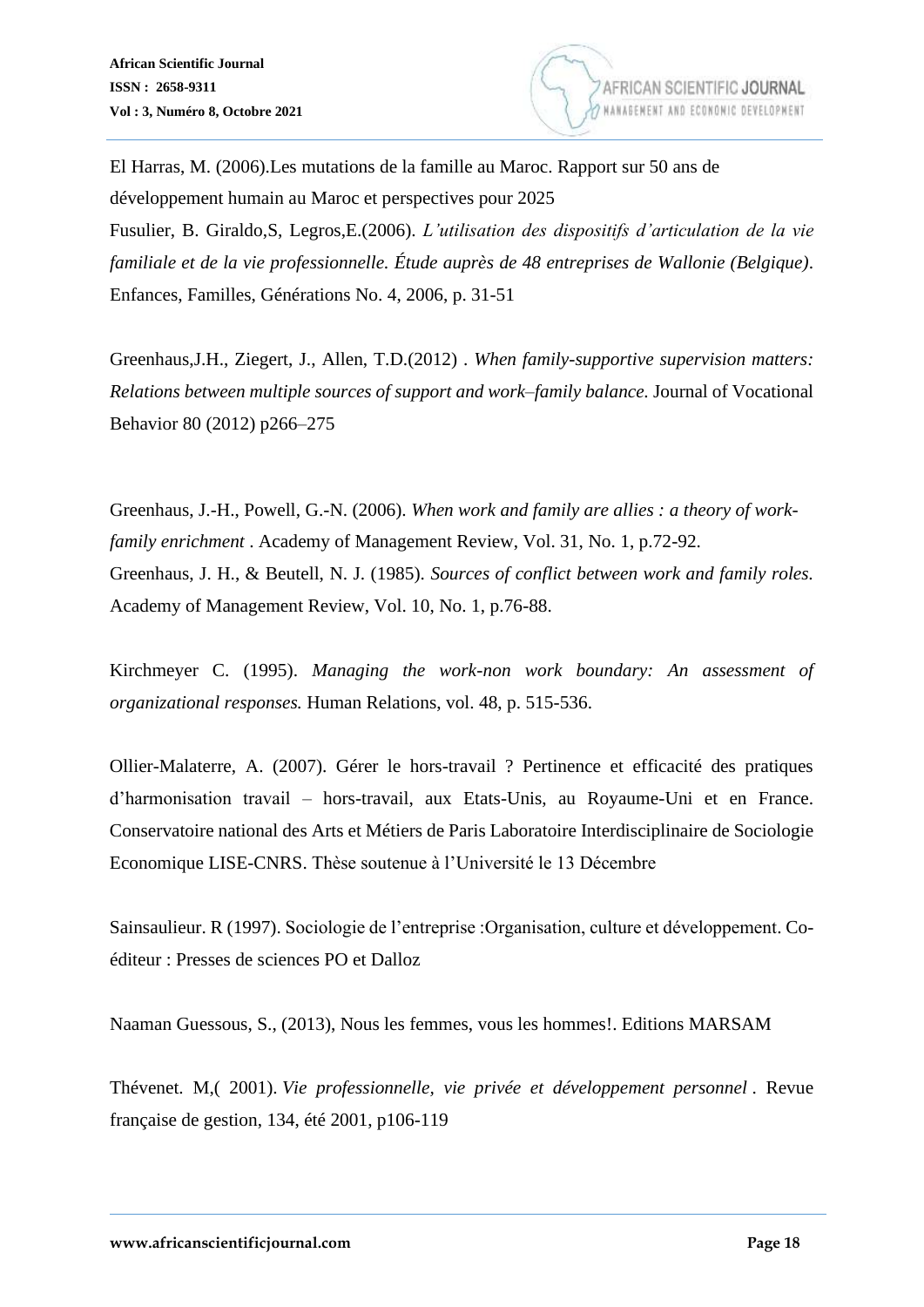

Williams, P., Pocock, B. and Bridge, K. (2009). Linked up lives: Putting together work, home and community in ten Australian suburbs. University of South Australia, Adelaide.